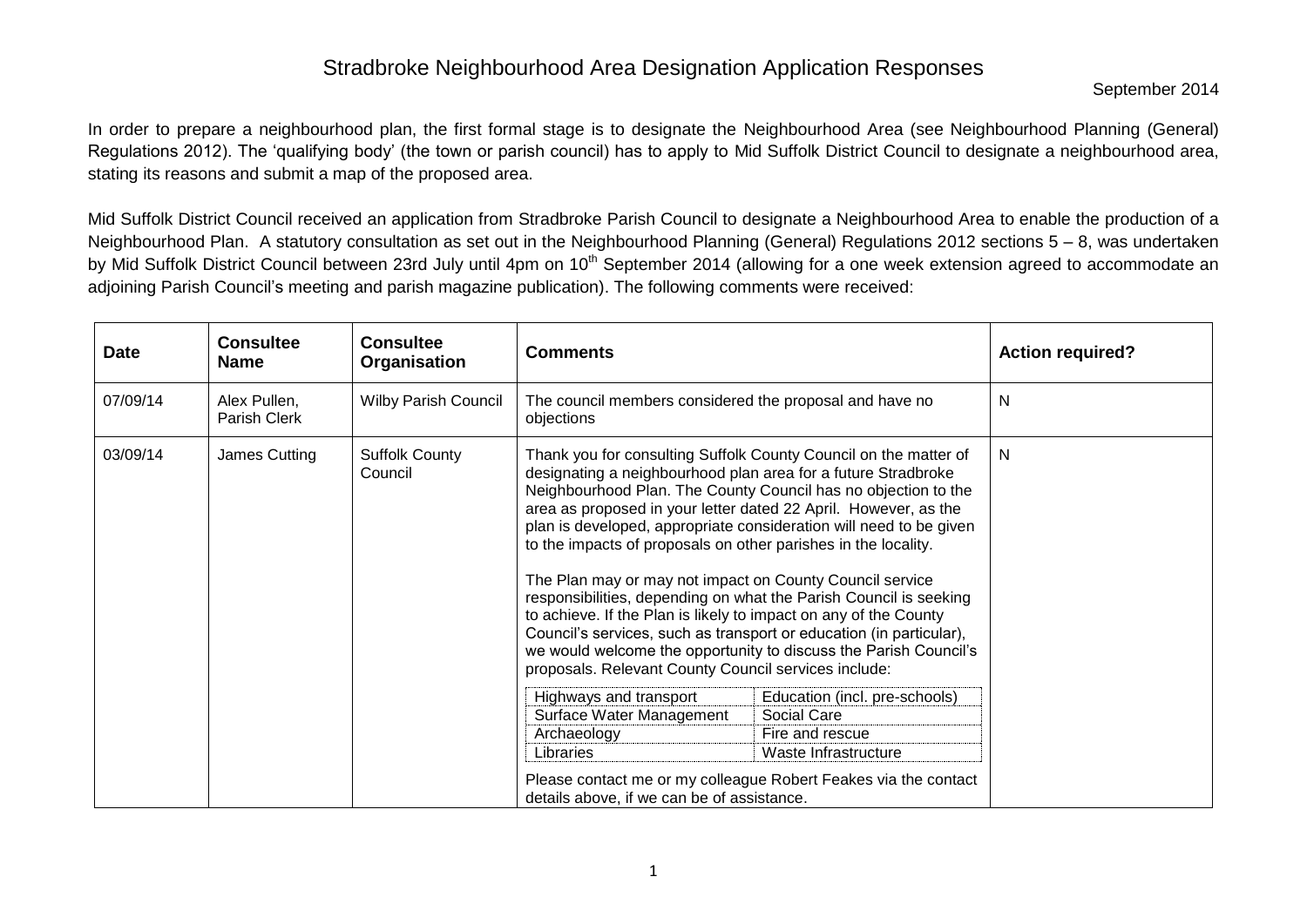September 2014

| <b>Date</b> | <b>Consultee</b><br><b>Name</b> | <b>Consultee</b><br>Organisation | <b>Comments</b>                                                                                                                                                                                                                                                                                                                                                                                                                                                                                                                                                                                                                                                                                                                                                                                                                                                                                                                                                                                                                                                                                                                                                                                                                                                                                                                                                                                                                                                                                                               | <b>Action required?</b>                                                                                                |
|-------------|---------------------------------|----------------------------------|-------------------------------------------------------------------------------------------------------------------------------------------------------------------------------------------------------------------------------------------------------------------------------------------------------------------------------------------------------------------------------------------------------------------------------------------------------------------------------------------------------------------------------------------------------------------------------------------------------------------------------------------------------------------------------------------------------------------------------------------------------------------------------------------------------------------------------------------------------------------------------------------------------------------------------------------------------------------------------------------------------------------------------------------------------------------------------------------------------------------------------------------------------------------------------------------------------------------------------------------------------------------------------------------------------------------------------------------------------------------------------------------------------------------------------------------------------------------------------------------------------------------------------|------------------------------------------------------------------------------------------------------------------------|
| 27/08/14    | Rachel Bowden                   | Natural England                  | Natural England is a statutory consultee in neighbourhood<br>planning. We must be consulted on draft Neighbourhood<br>Development Plans where the Town/Parish Council or<br>Neighbourhood Forum considers our interests would be affected<br>by the proposals. We must be consulted on draft Neighbourhood<br>Development Orders and Community Right to Build Orders where<br>proposals are likely to affect a Site of Special Scientific Interest or<br>20 hectares or more of Best and Most Versatile agricultural land.<br>We must also be consulted on Strategic Environmental<br>Assessments, Habitats Regulations Assessment screening and<br>Environmental Impact Assessments, where these are required.<br>Your local planning authority will be able to advise you further on<br>environmental requirements.<br>The following is offered as general advice which may be of use in<br>the preparation of your plan. Natural England, together with the<br>Environment Agency, English Heritage and Forestry Commission<br>has published joint advice on neighbourhood planning which sets<br>out sources of environmental information and ideas on<br>incorporating the environment into plans and development<br>proposals. This is available at: http://publications.environment-<br>agency.gov.uk/PDF/GEHO0212BWAZ-E-E.pdf<br>Local environmental record centres hold a range of information on<br>the natural environment. A list of local records centre is available<br>at: http://www.nbn-nfbr.org.uk/nfbr.php | General advice is provided<br>which has been forwarded to<br>Stradbroke Parish Council.<br>No further action required. |
| 05/08/14    | David Grech                     | English Heritage                 | No objection to this designation. A preliminary desktop study of<br>the area covered by the proposed Neighbourhood Plan has<br>shown the parish includes a number of designated heritage assets<br>including Stradbroke Conservation Area which includes a<br>significant number of listed buildings. There are primarily located<br>along New Street, Queen Street, and Church Street and include<br>the Grade II* listed Church of All Saints plus a number of other                                                                                                                                                                                                                                                                                                                                                                                                                                                                                                                                                                                                                                                                                                                                                                                                                                                                                                                                                                                                                                                        | Copy of letter forwarded to<br>the Parish Council. No<br>further action required.                                      |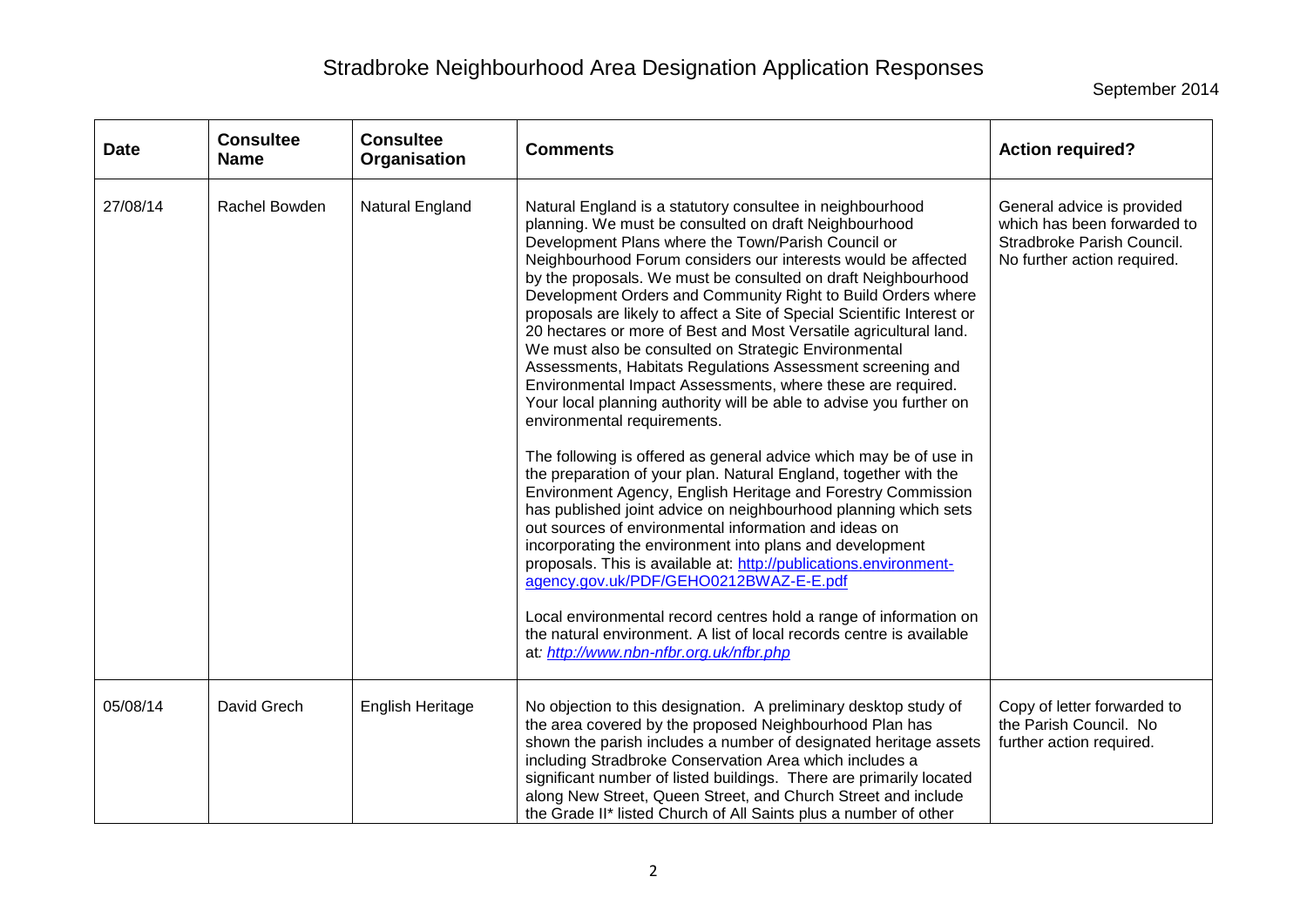September 2014

| <b>Date</b> | <b>Consultee</b><br><b>Name</b> | <b>Consultee</b><br>Organisation | <b>Comments</b>                                                                                                                                                                                                                                                                                                                                                                                                                                                                                                                                                              | <b>Action required?</b> |
|-------------|---------------------------------|----------------------------------|------------------------------------------------------------------------------------------------------------------------------------------------------------------------------------------------------------------------------------------------------------------------------------------------------------------------------------------------------------------------------------------------------------------------------------------------------------------------------------------------------------------------------------------------------------------------------|-------------------------|
|             |                                 |                                  | buildings, again mainly listed at Grade II, but Broad End<br>Farmhouse in the east of the parish and Hill House Farmhouse in<br>the northwest of the parish are both listed at Grade II*. In line with<br>national planning policy, it will be important that the strategy for<br>this area safeguards those elements which contribute to the<br>significant of these assets so that they can be enjoyed by future<br>generations of the area.                                                                                                                               |                         |
|             |                                 |                                  | We consider that the planning team and historic buildings<br>conservation officer at Mid Suffolk District Council will be best<br>placed to assist the parish in the development of their<br>Neighbourhood Plan and, in particular, how the strategy might<br>address the area's heritage assets. Consequently, we do not<br>consider that there is a need for English Heritage to be involved in<br>the development of this plan, but we would welcome the<br>opportunity to comment on a draft in due course.                                                              |                         |
|             |                                 |                                  | Furthermore, we would recommend that the Parish consult the<br>Historic Environment Record to gain advice on designated<br>heritage assets and archaeological matters, together with locally-<br>important buildings, archaeological remains and landscapes.<br>Some historic Environment Records may be available on-line via<br>the Heritage Gateway (www.heritagegateway.org.uk). It may also<br>be useful for the parish to involve local voluntary groups such as<br>the local Civic Society or local historic groups in the production of<br>their Neighbourhood Plan. |                         |
|             |                                 |                                  | To this end information of our website might be of initial<br>assistance: http://www.english-heritage.org.uk/caring/get-<br>involved/improve-your-neighbourhood/                                                                                                                                                                                                                                                                                                                                                                                                             |                         |
|             |                                 |                                  | The Parish Council may also find the advice in "Planning for the<br>Environment at the Neighbourhood Level" useful. In the event<br>that the area application is successful, please provide the Parish<br>Council with a copy of this letter.                                                                                                                                                                                                                                                                                                                                |                         |